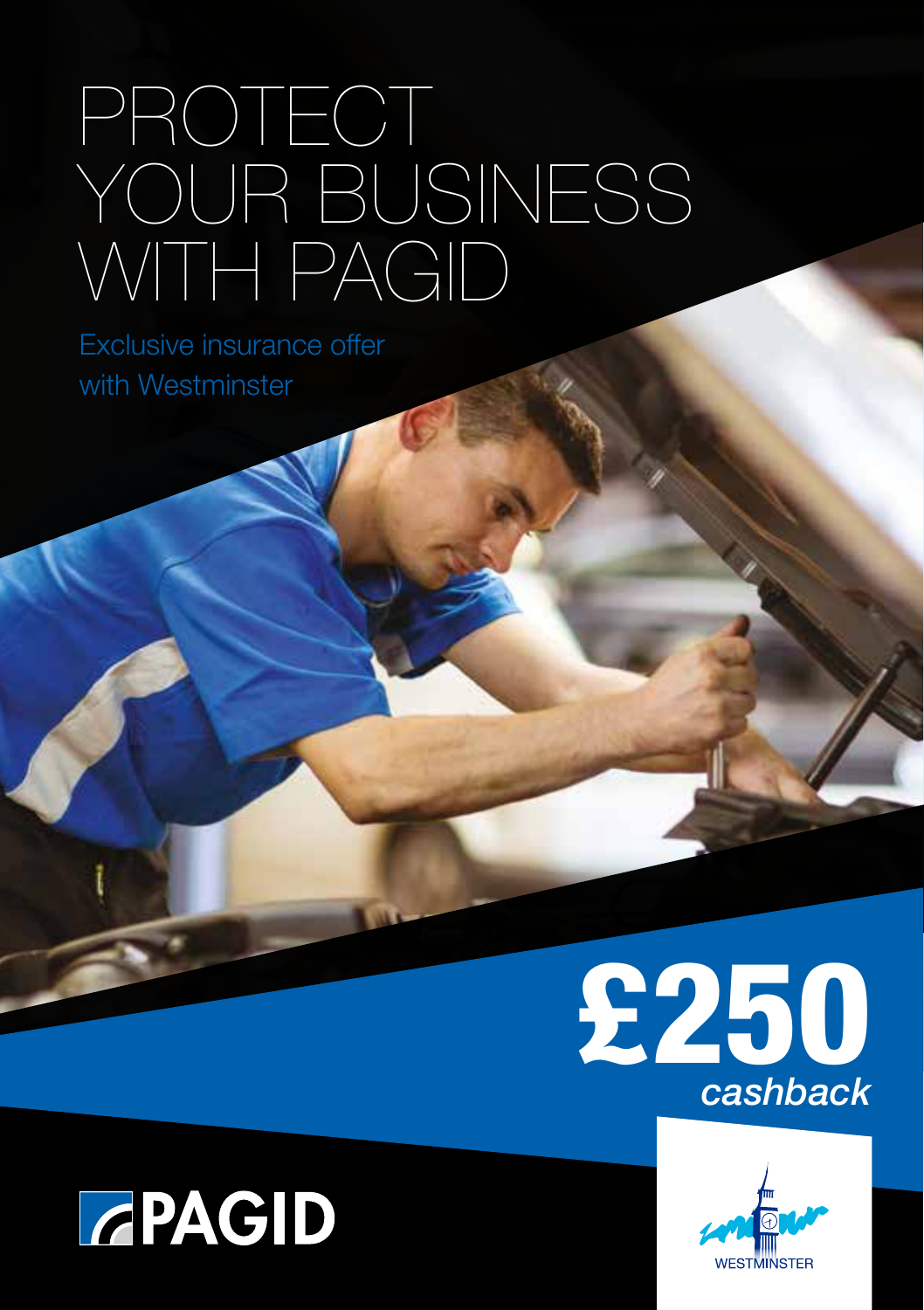IN AN EMERGENCY, MILLIONS OF MOTORISTS TRUST PAGID BRAKES TO KEEP THEM SAFE. AND NOW YOU CAN RELY ON PAGID TO PROTECT YOUR BUSINESS.

Britain's number one brake friction brand has teamed up with Westminster to bring you an exclusive insurance offer; great value business cover - plus £250 cashback when you purchase a policy through Westminster.

# **GPAGID**

#### *Insurance tailored to your needs*

Clegg Gifford & Co Limited t/a Westminster, has over 45 agents and branches nationwide. We, as a specialist Lloyd's Broker can create a competitively priced policy that's just right for you. So you don't need to pay for unnecessary cover – or lose sleep about being fully protected.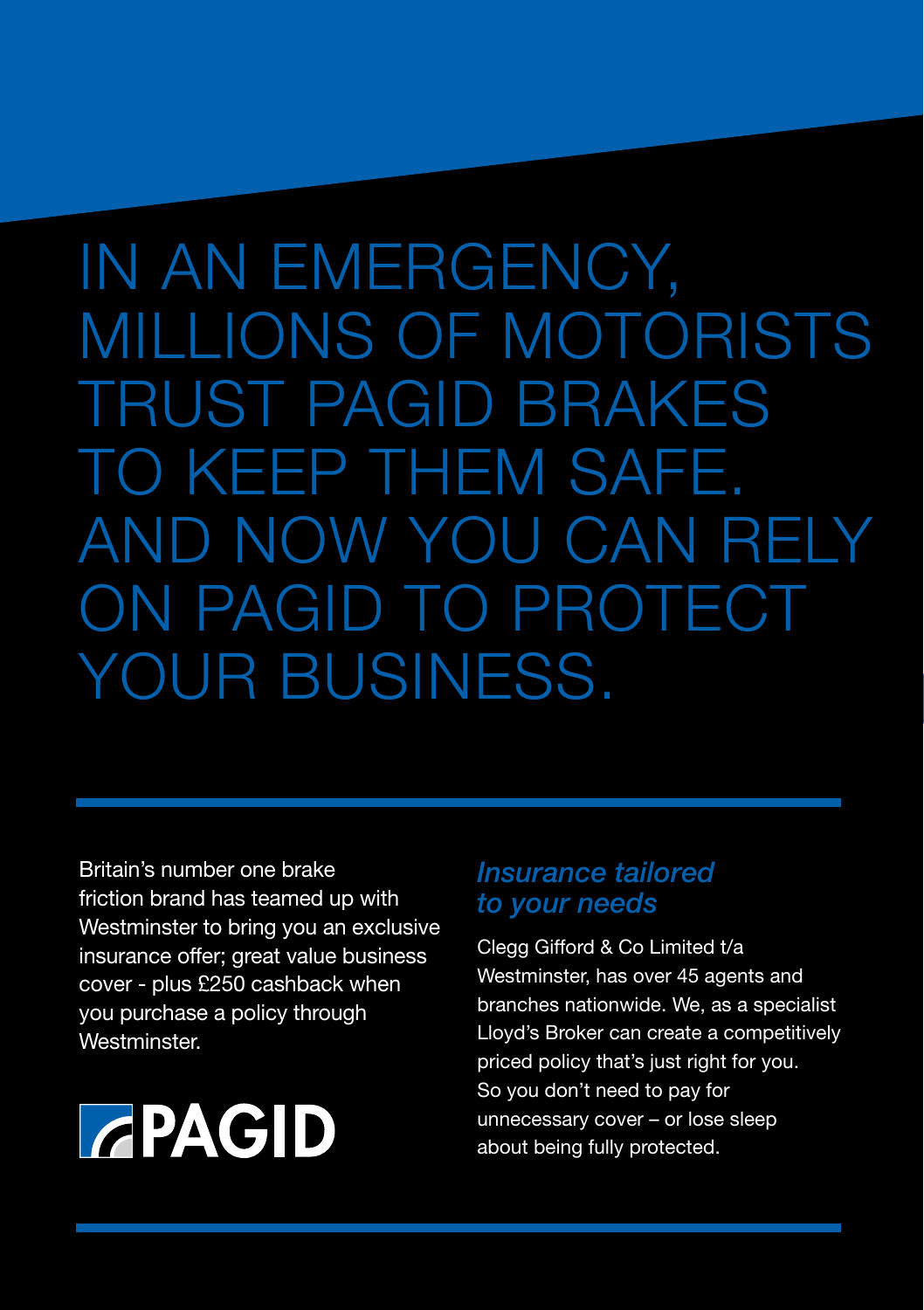#### *£250 cashback – call us now*

What's more, as a Pagid customer, you'll receive a £250 cashback – with our compliments. What have you got to lose? For a free, no obligation quotation, call Westminster now, on 01708 678429. Our friendly, dedicated sales team will discuss your requirements and match a policy to your business needs. To qualify for your £250 cashback, please remember to quote 'Pagid' when you call.

### CALL TODAY ON 01708 678429

#### *NEW POLICIES ONLY*



This voucher entitles Pagid customers to £250 cashback when they commence a valid business policy arranged by Westminster. Cashback offer is available to new policyholders only. Cashback may not be used in conjunction with any other Westminster offer. Cashback payment will be in the form of a cheque made payable to the customers' nominated bank account. Payment will not be made until the new policy has been issued and the 'cooling off period' of 14 days has expired. Offer valid until 31st March 2016. Further terms and conditions apply.



Westminster is a trading name of Clegg Gifford Lloyd's Broker. Clegg Gifford & Co Ltd is authorised and regulated by the Financial Conduct Authority. Registered in England and wales No.2838391 at 128/129 Minories, London, EC3N 1NT.